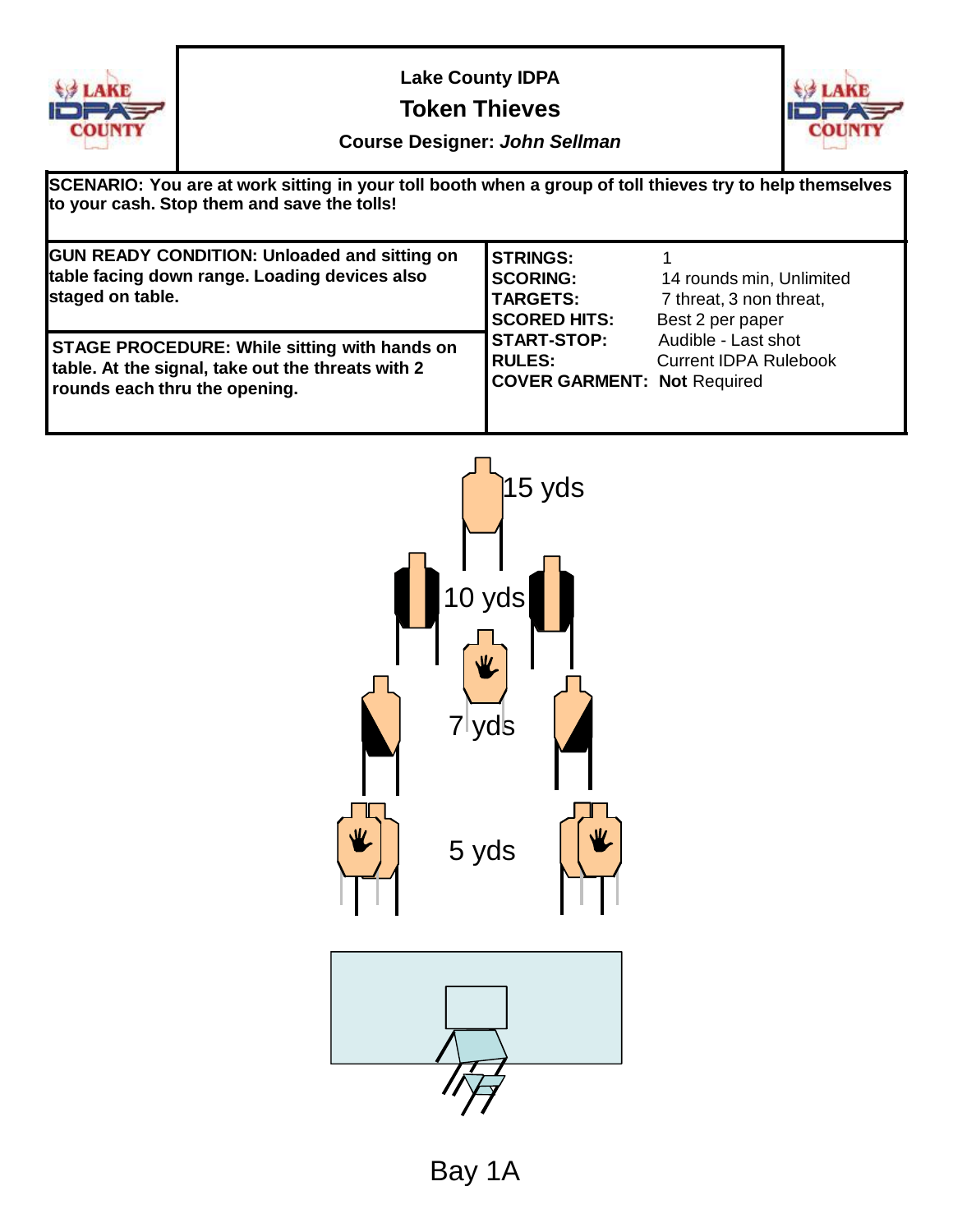

**Lake County IDPA Gun Grabbers**



#### **Course Designer:** *John Sellman*

**SCENARIO:** You are sitting in your office at your gun shop when you hear a commotion out front. You exit your office to see gun grabbers overpowering your 3 employee and grabbing your guns, Stop them!

| <b>GUN READY CONDITION: Gun loaded to division</b><br>capacity and holstered. PCC sitting on desk facing down SCORING:<br>range.                 | <b>STRINGS:</b><br><b>TARGETS:</b><br><b>SCORED HITS:</b>             | 18 rounds min, Unlimited<br>6 threat, 3 non threat<br>Best 3 on target |
|--------------------------------------------------------------------------------------------------------------------------------------------------|-----------------------------------------------------------------------|------------------------------------------------------------------------|
| <b>STAGE PROCEDURE:</b> Start position sitting at your<br>desk. At the signal head thru the door and take out the<br>threats with 3 rounds each! | <b>START-STOP:</b><br><b>RULES:</b><br><b>COVER GARMENT: Required</b> | Audible - Last shot<br><b>Current IDPA Rulebook</b>                    |





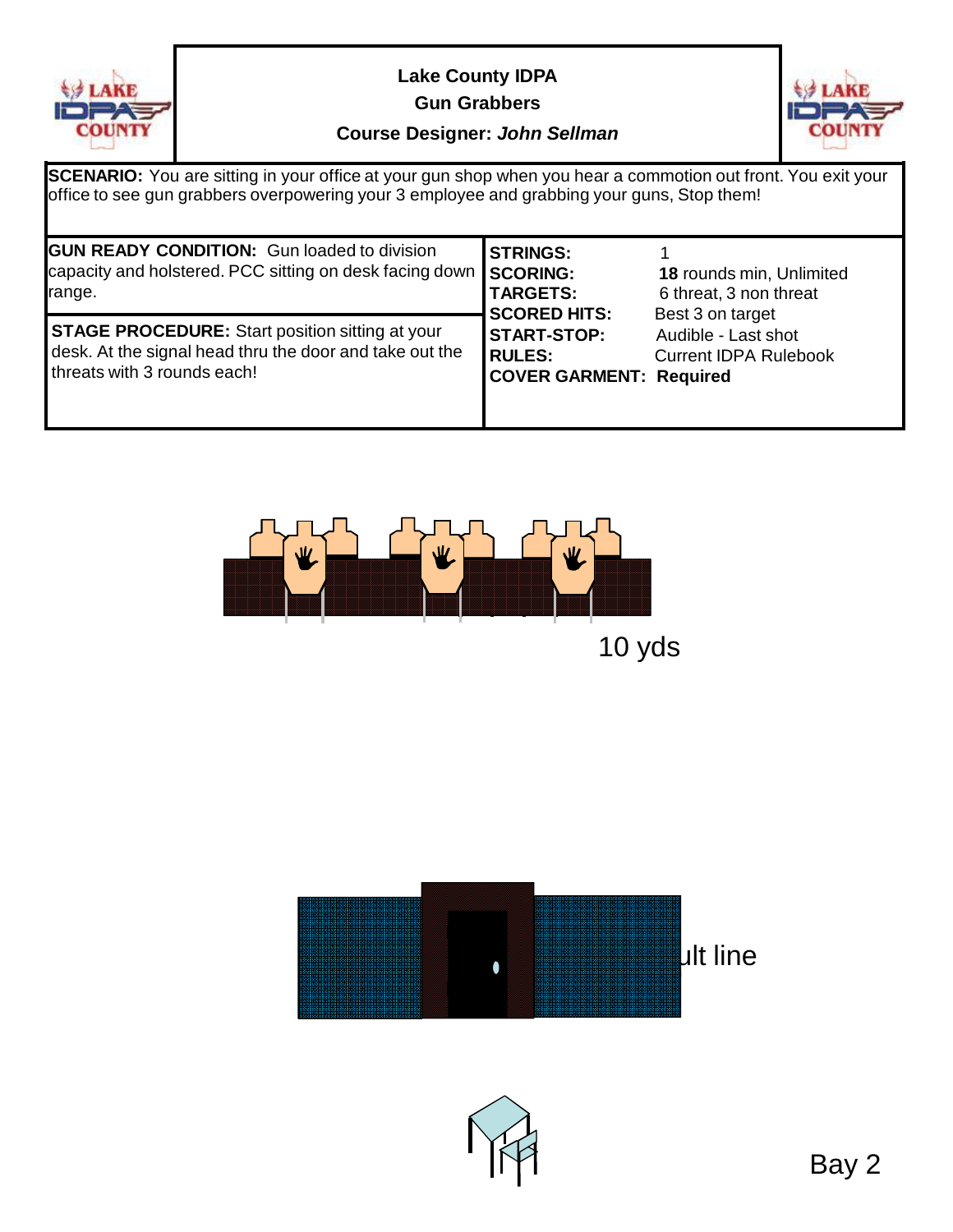

**Lake County IDPA**

**Valentine Day Villains!**



**Course Designer:** *John Sellman*

**SCENARIO: You have just left the local florists with Valentine's Day roses for your sweetheart when you encounter Valentine villains trying to steal your flowers. Don't let them!**

| <b>GUN READY CONDITION: Loaded to division</b><br>capacity and holstered. PCC at low ready               | <b>STRINGS:</b><br><b>SCORING:</b><br><b>TARGETS:</b> | 14 rounds min, Unlimited<br>7 threat, 1 non threat, |
|----------------------------------------------------------------------------------------------------------|-------------------------------------------------------|-----------------------------------------------------|
|                                                                                                          | <b>SCORED HITS:</b>                                   | Best 2 per paper                                    |
| <b>STAGE PROCEDURE: Starting at P1 holding a</b><br>bouquet of roses in your strong hand. At the signal, | <b>START-STOP:</b><br><b>RULES:</b>                   | Audible - Last shot<br><b>Current IDPA Rulebook</b> |
| take out the threats with 2 rounds each. Bear trap<br>must be activated before engaging the swinger.     | <b>COVER GARMENT: Required</b>                        |                                                     |

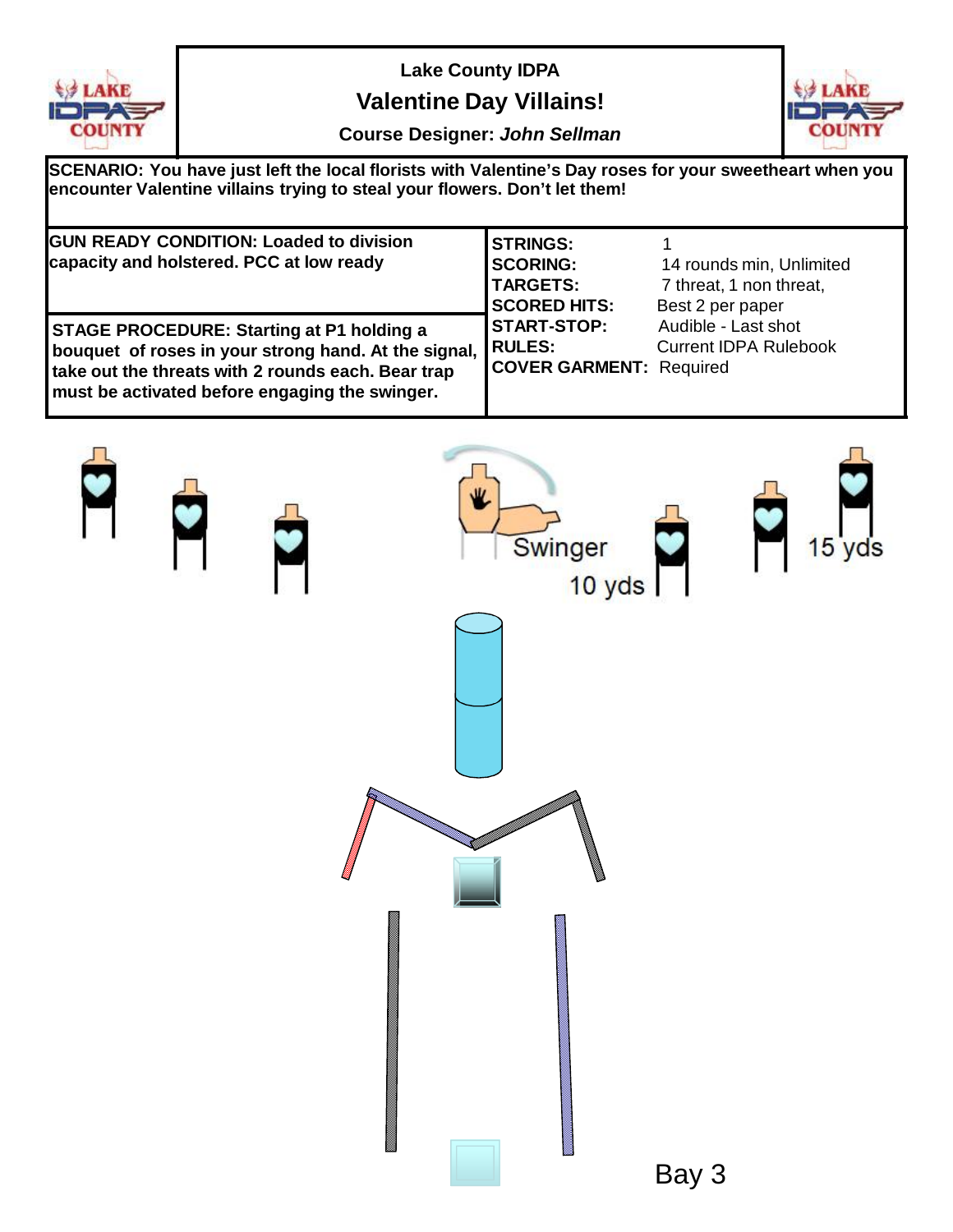

## **Lake County IDPA Groundhog Day Disaster**



#### **Course Designer:** *John Sellman*

**SCENARIO:** You are at Gobblers Knob for Groundhog day when you come across rabid groundhogs attacking Phil and the partiers!

| <b>GUN READY CONDITION:</b> Loaded to division capacity<br>and holstered. PCC low ready                                                                                       | <b>STRINGS:</b><br><b>SCORING:</b><br><b>TARGETS:</b><br><b>SCORED HITS:</b> | 18 rounds min, Unlimited<br>9 threat, 3 non threat<br>Best 2 per paper |
|-------------------------------------------------------------------------------------------------------------------------------------------------------------------------------|------------------------------------------------------------------------------|------------------------------------------------------------------------|
| <b>STAGE PROCEDURE:</b> Starting at P1. Hands relaxed at <b>START-STOP:</b><br>sides. Take out the rabid threats that are visible.<br>Activate the bear trap on the way to P2 | <b>RULES:</b><br><b>COVER GARMENT: Required</b>                              | Audible - Last shot<br><b>Current IDPA Rulebook</b>                    |

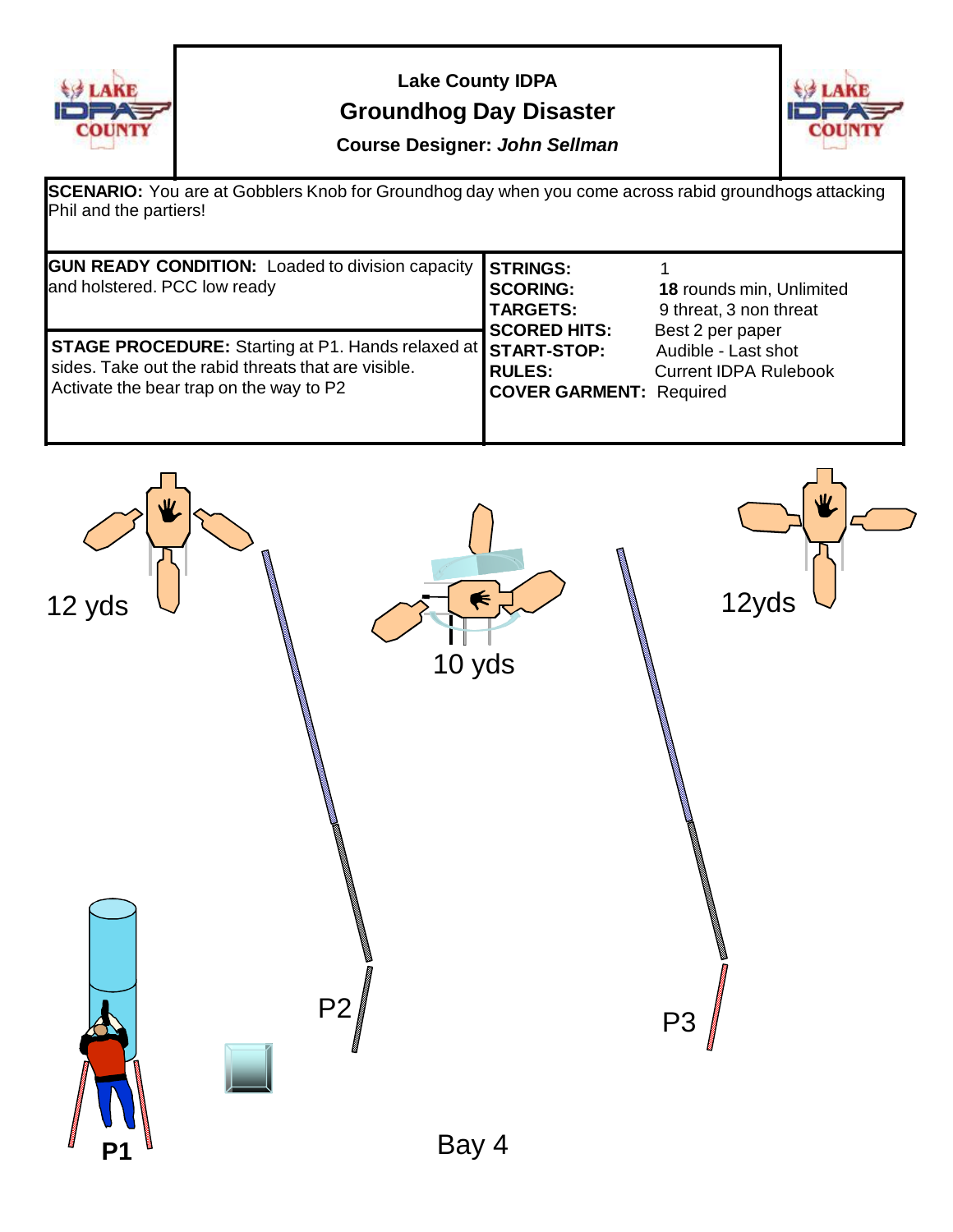

**Lake County IDPA Courtyard Criminals**



## **Course Designer:** *John Sellman*

**SCENARIO: You are in the court yard of your favorite hotel. Criminals enter and begin assaulting the guests. Stop them!**

| <b>GUN READY CONDITION: Loaded to division</b><br>capacity and holstered. PCC at low ready       | <b>STRINGS:</b><br><b>SCORING:</b><br><b>TARGETS:</b><br><b>SCORED HITS:</b> | 16 rounds limited<br>8 threat, 3 non threat,<br>Best 2 per paper |
|--------------------------------------------------------------------------------------------------|------------------------------------------------------------------------------|------------------------------------------------------------------|
| <b>STAGE PROCEDURE: Standing at P1. At the</b><br>signal, engage each target with 2 rounds each. | <b>START-STOP:</b><br><b>RULES:</b><br><b>COVER GARMENT: Required</b>        | Audible - Last shot<br><b>Current IDPA Rulebook</b>              |





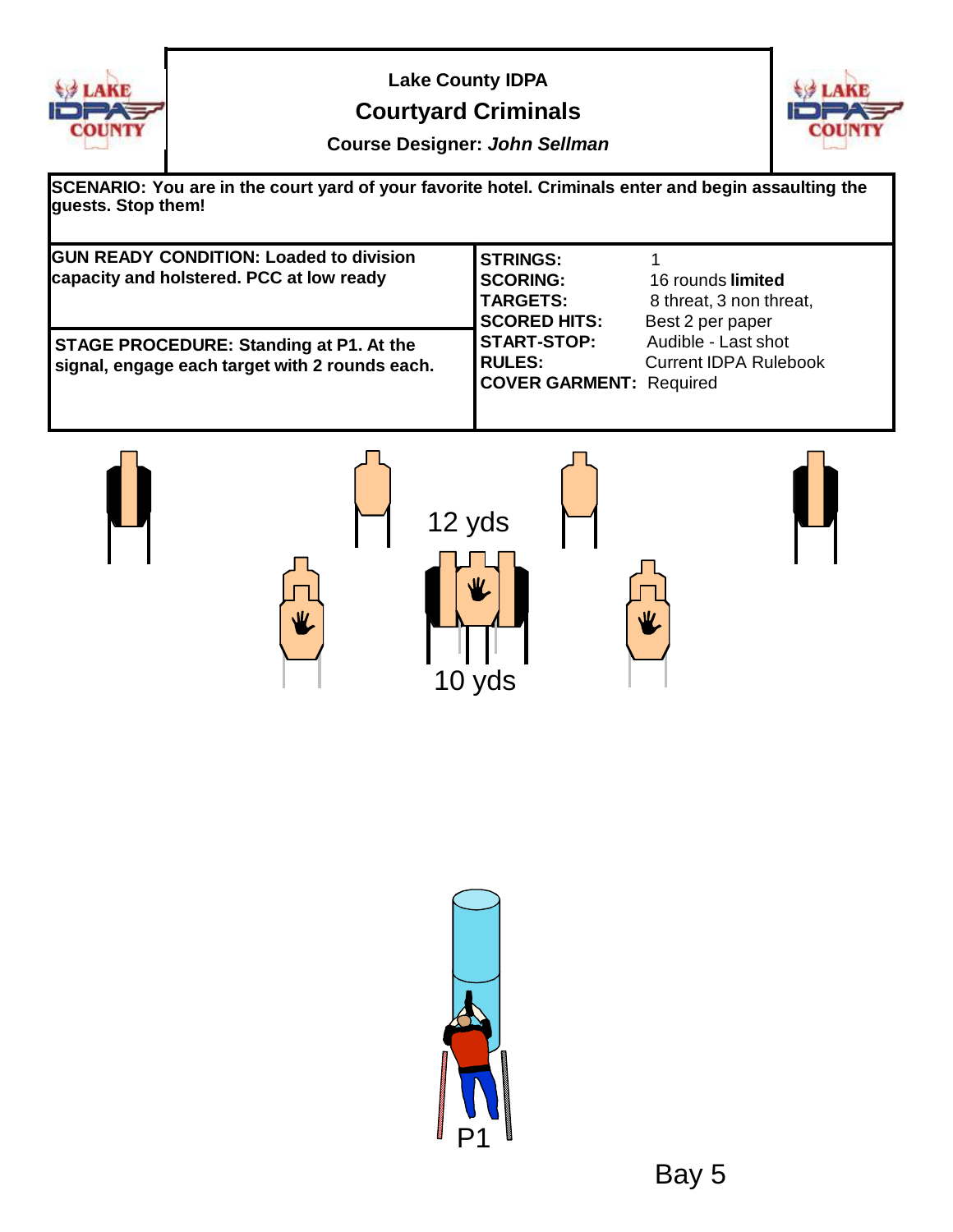

**Lake County IDPA Corridor Clearing**



**Course Designer:** *John Sellman*

| <b>GUN READY CONDITION:</b> First 2 magazines loaded to <b>STRINGS:</b><br>6 rounds each. Final mag at division capacity                                                                                                                                              | <b>SCORING:</b><br><b>TARGETS:</b><br><b>SCORED HITS:</b>             | 18 rounds Limited<br>6 threat, 0 non threat<br>Best 2 to body 1 head |
|-----------------------------------------------------------------------------------------------------------------------------------------------------------------------------------------------------------------------------------------------------------------------|-----------------------------------------------------------------------|----------------------------------------------------------------------|
| <b>STAGE PROCEDURE:</b> Starting at either P1, gun in<br>weak hand at 45 deg. Facing down range. Engage 2<br>targets weak hand, 2 strong hand and 2 freestyle with 2<br>shots to the body and 1 to the head. PCC will start<br>weak hand low ready facing down range. | <b>START-STOP:</b><br><b>RULES:</b><br><b>COVER GARMENT: Required</b> | Audible - Last shot<br><b>Current IDPA Rulebook</b>                  |